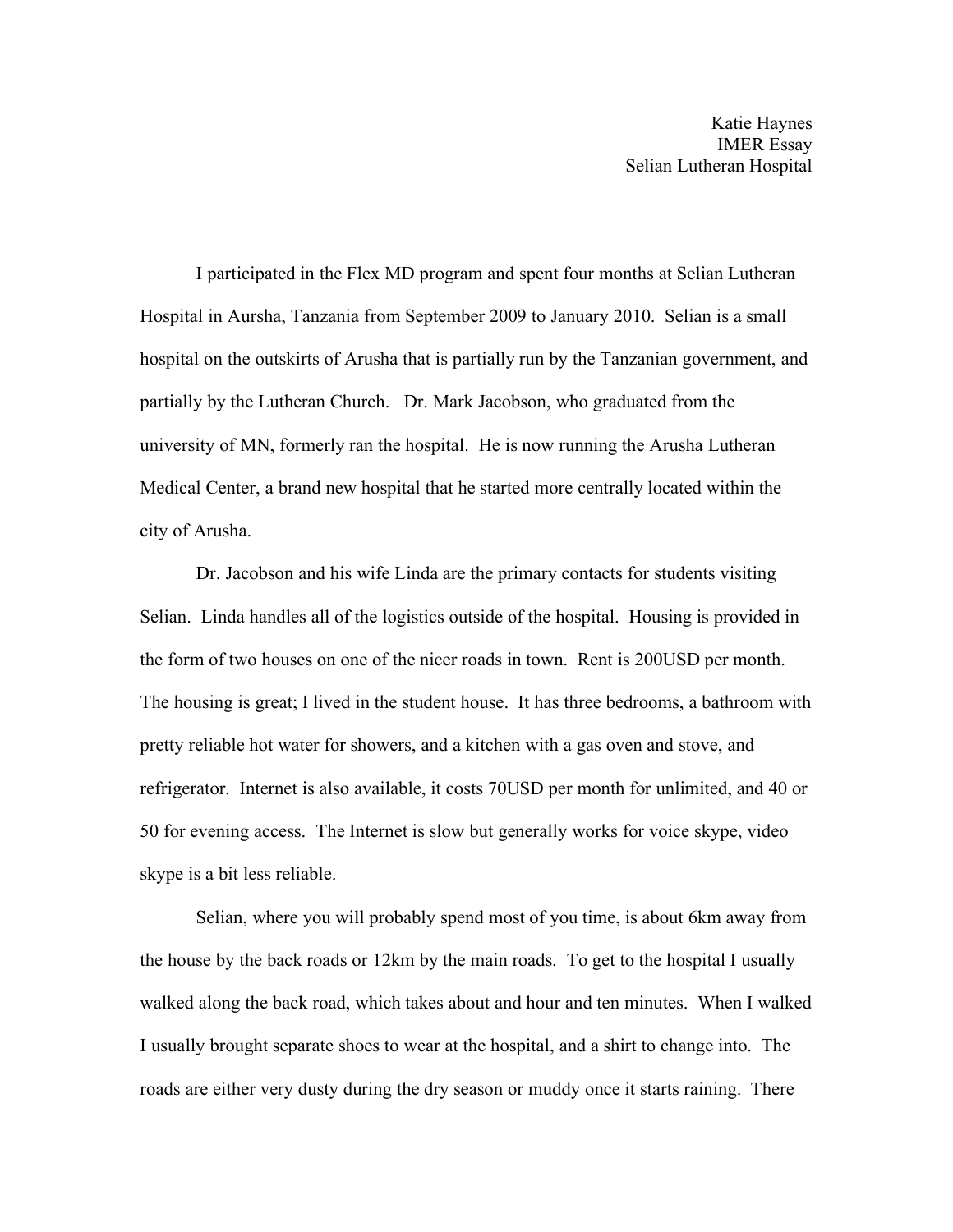are four main services at Selian: Medicine, Pediatrics, Surgery, and OB/GYN. I spent most of my time on medicine and pediatrics. There is usually one intern on each service, and they pretty much run the hospital. Sometimes there are Tanzanian registrars (ie doctors who have completed intern year) who act as staff, and sometimes there are US residents or staff physicians who act as staff. While I was there, there were often no US doctors and the interns and the registrar mainly ran the hospital. There is very minimal teaching available when there are no US doctors. If you spend some time at ALMC there is more teaching because the residency trained Tanzanian physicians spend most of their time at the town hospital ALMC.

Working at Selian was quite a change from the medical care that I was used to patients getting at home. Before I left I had not really anticipated how difficult this would be for me. I often struggled watching patients suffer from diseases that could easily be treated in the US but be unable to help them in Tanzania. Even with the challenges being at Selian was an incredible learning experience. The community is great and I would definitely return.

I would recommend while there taking some time away from the hospital to explore Tanzania. While I was there I climbed both Mount Meru and Mount Kilimanjaro. If you don't have much time Meru is much quicker to do and less expensive, we took 3 days and spent 3 or 400 dollars. We did the camping machame route on Kili, which took 6 days, and you will probably have to spend around 1000 dollars (the park fees are very high). Both were awesome experiences. You will need warm clothes and sleeping bags for both but Kili was definetly colder. We also did a short safari, and went to Zanzibar. I would think about what things you want to do before